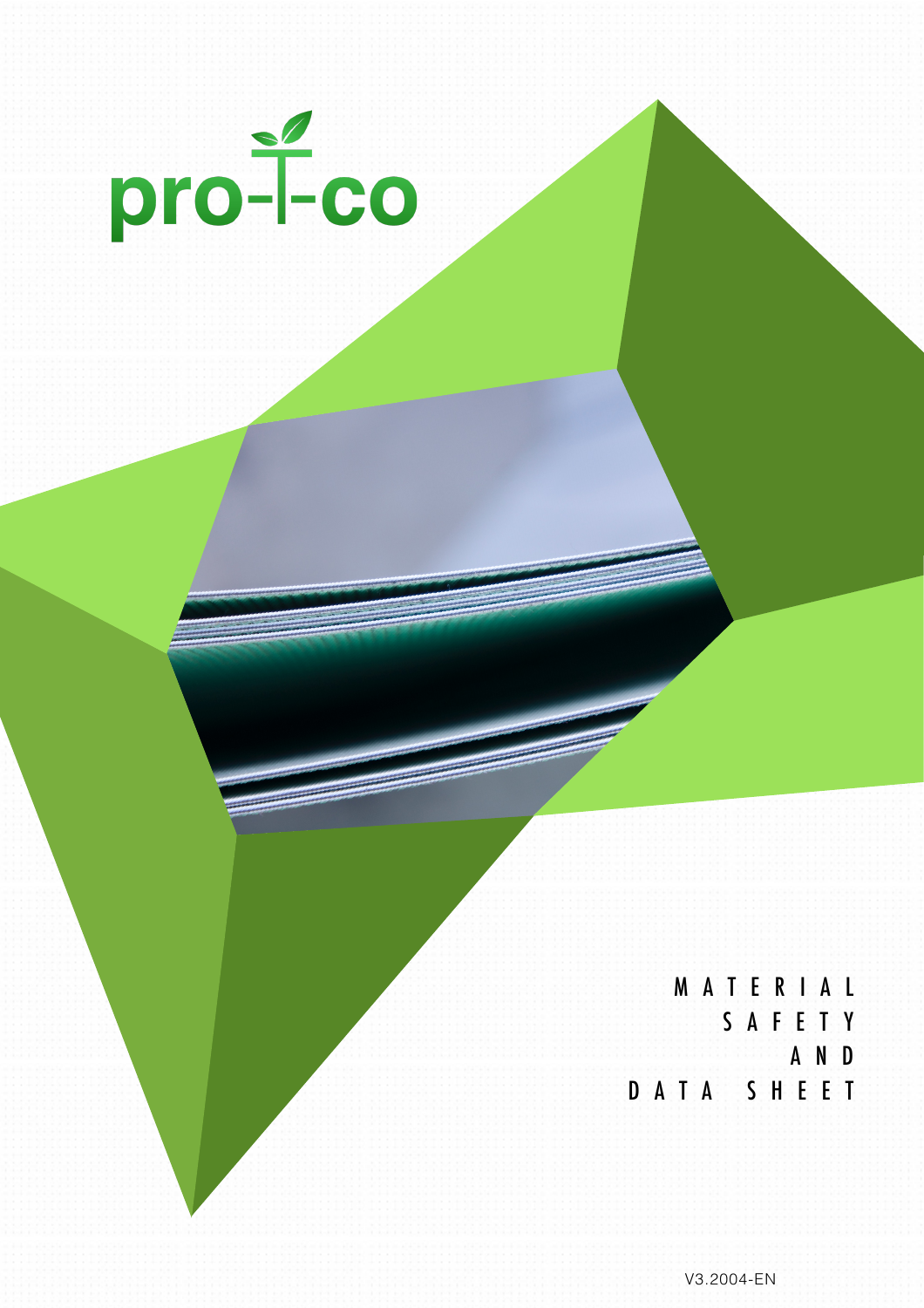# POLYPROPYLENE ADHESIVE SHEET

## 1- IDENTIFICATION OF THE PRODUCT AND THE COMPANY:

#### A) CORPORATE IDENTITY:

pro-T-co SAS 16 allée Henry Purcell 42000 St Etienne FRANCE Tél.: +33 9 84 53 95 26 Mail: [contact@pro-t-co.com](mailto:contact@pro-t-co.com) N• SIREN: 805 185 592

#### B) PRODUCT IDENTIFICATION:

| <b>Article designation</b>      |                         | <b>Recommended use</b>   |
|---------------------------------|-------------------------|--------------------------|
| Multilayer polypropylene sheets |                         |                          |
| Width (mm)                      | 300 to 1225             |                          |
| Thickness (µ)                   | 800                     |                          |
| Color                           | White                   |                          |
| Hotmelt adhesive                |                         |                          |
| Composition                     | Hotmelt glue            | Formwork protection film |
| Weight (gr / m <sup>2</sup> )   | 80                      |                          |
| Color                           | Transparent / Yellowish |                          |
| Paper protector                 |                         |                          |
| Width (mm)                      | 300 to 1225             |                          |
| Thickness (µ)                   | 140                     |                          |
| Color                           | White                   |                          |
|                                 |                         |                          |

## 2- HAZARDS IDENTIFICATION:

No hazard under normal use.

pro-T-co

 $\sigma$  $\overline{\phantom{a}}$  $\circ$ Тņ  $\overline{\phantom{0}}$ S.  $\Omega$  $\circ$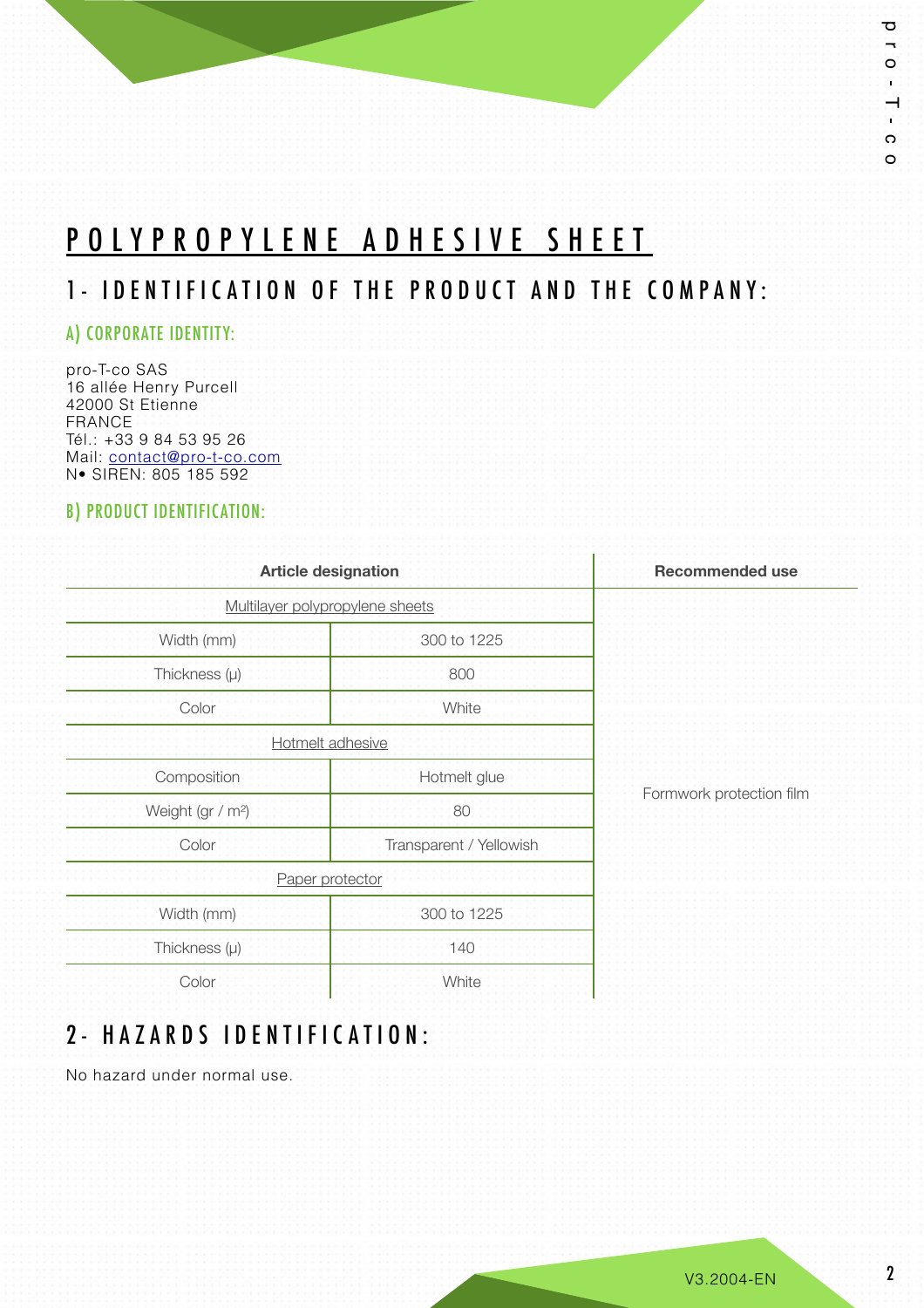## 3- COMPOSITION - INFORMATION ON COMPONENTS:

Materials for the product manufacturing:

Polypropylene White and black dyes Hotmelt glue

Our products are considered as article under REACH. We guarantee that they do not contain in excess of 0,1% of restricted substances SVHC, listed for use within the European Union to be subject to authorization under the REACH Regulation.

## 4- FIRST AID MEASURES:

In case of inhalation: Remove to fresh air.

#### In case of skin contact with the adhesive part:

Wash skin with soap and water. In case of burns, immediately cool affected skin for as long as possible with cold water. Do not remove clothing if adhering to skin. Removal of solidified molten material from skin requires medical assistance. Consult a physician if necessary.

#### In case of eyes contact with the adhesive part:

Rinse thoroughly with plenty of water for at least 15 minutes, lifting lower and upper eyelids. Consult a physician.

In case of ingestion: Consult appropriate medical authorities. Do not induce vomiting.

### 5- FIREFIGHTING MEASURES:

Extinguishing media: Water, dry powder, foam for extinction. Do not use a water jet.

Special hazards caused by the product, its combustion products or flue gases: The following products may be released: water / carbon dioxide / carbon monoxide / hydrocarbons / nitrogen oxide vapors.

Advice for firefighters: Use suitable breathing apparatus to prevent against potential toxic and irritating fumes.

## 6- ACCIDENTAL RELEASE MEASURES:

Policy measures to protect the environment: Do not dispose of in the country side.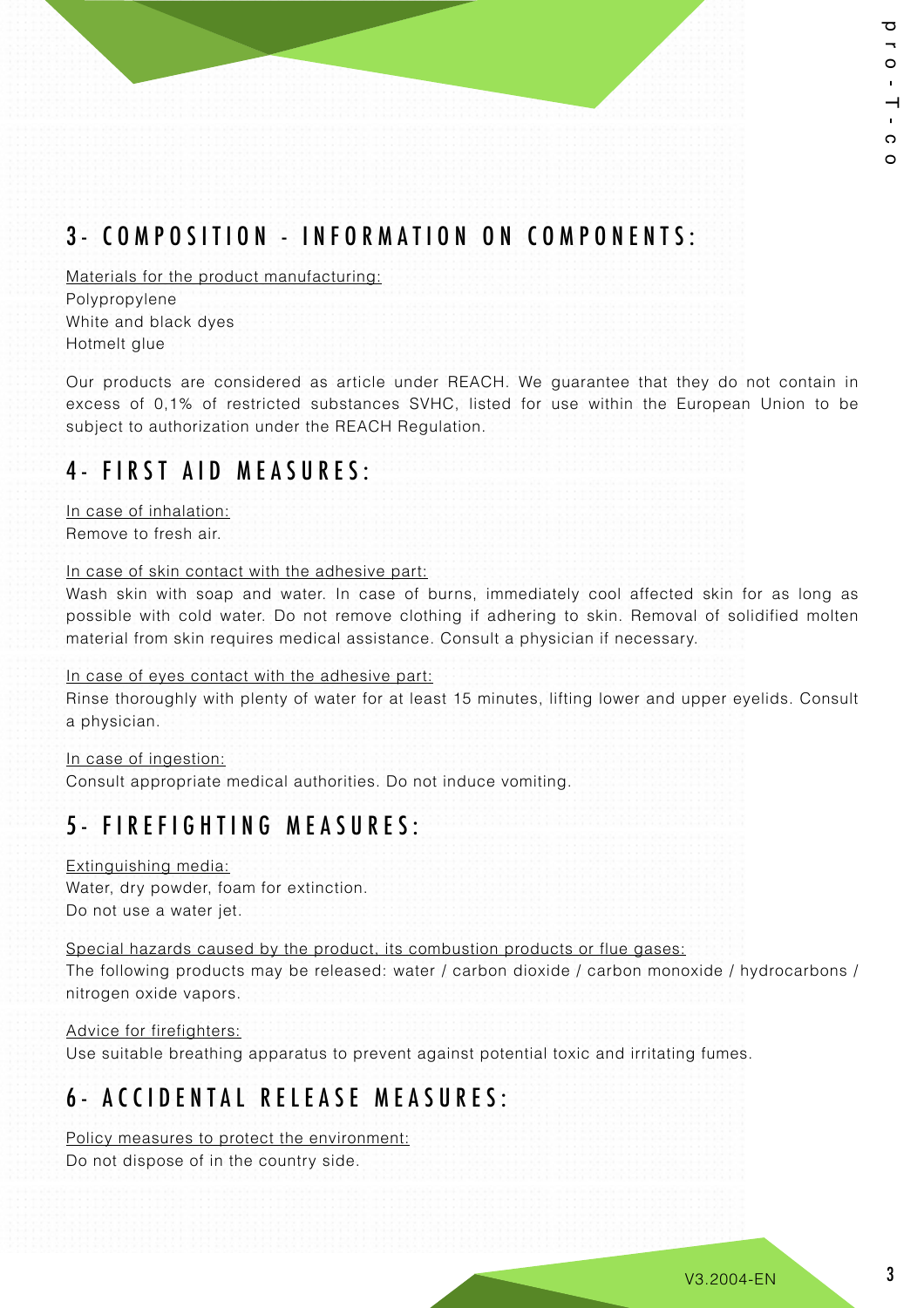## 7- HANDLING AND STORAGE:

#### A) HANDLING:

Precautions for handling: Without specific hazard.

#### B) STORAGE:

Requirements for storage rooms and containers: Do not expose to open flame.

Information about joint storage: Not necessary.

#### Further information about storage conditions:

The product should be stored vertically in its original packaging at a temperature between +5°C and +35°C. It should be protected from humidity and dir ect sunlight.

Once removed from its packaging, the roll should be protected from dust, humidity, impurities and insects and stored well spaced from other material.

Rolls which were packaged in a horizontal position (except laminated materials and rolls packaged with endwalls) have to be stored vertically or used within 7 days. Otherwise, the rolls may be subject to deformation.

Products have to be stored and used according to the FIFO principle.

#### C) APPLICATION:

Adhesive films must be applied at a temperature between +10°C and +40°C under constant and regular pressure (minimum : 200 g/cm2 during 10secondes).

If adhesive tapes were exposed to low temperatures, they should either be stored at room temperature (23±1)°C and average relative humidity (50±5)% for at least 24 hours or be reactivated at a temperature between +40°C and +80°C

Substrates to be bonded must be clean, dry, not cold, and free of dust, release agent, grease and oil. Their surface tension has to be higher than 38 dynes/cm in order to obtain a good wetting and bond of the adhesive.

#### D) SHELF LIFE:

The shelf life of hot melt and solvent based adhesives is 24 months after tape production. The date that prevails, however, is the one that appears on the roll labels.

ರ

 $\Omega$ 

 $\Omega$  $\Omega$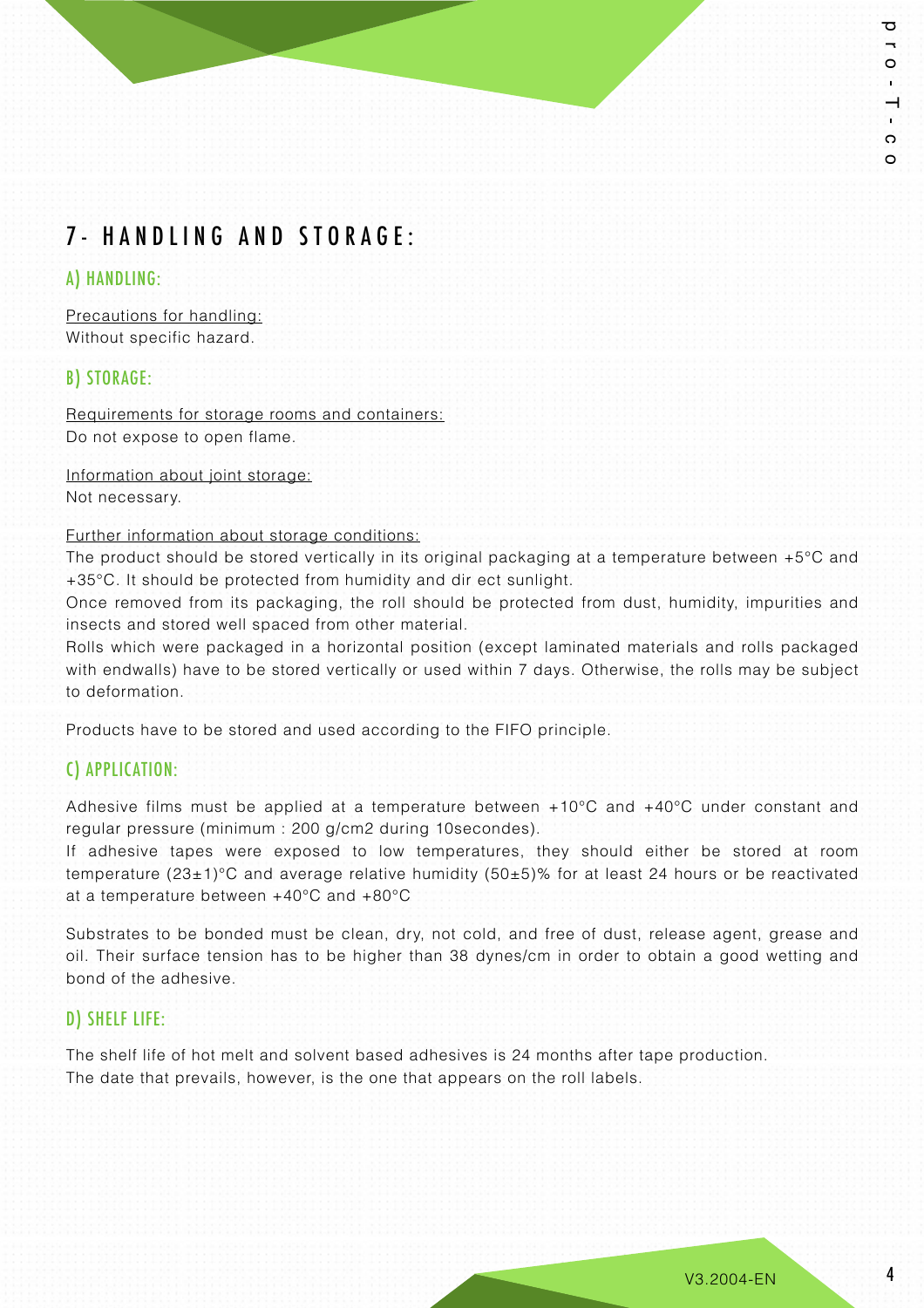## 8- EXPOSURE CONTROL - PERSONAL PROTECTION:

Technical measures for the arrangement of facilities: Not applicable

Ingredients with threshold limit values (ELVs) per workstation: None

Personal protection: None

## 9- PHYSICAL AND CHEMICAL PROPERTIES:

Physical state: Solid

Shape: Sheets packed in rolls or flat

Color: Polypropylene sheet: White / Black Glue: Transparent / Yellowish Polypropylene protector: White

Odor: Characteristic smell

## 10- STABILITY AND REACTIVITY:

Thermal decomposition / conditions to avoid: The product is stable under normal handling and storage conditions.

Hazardous decomposition products: At room temperature, no hazardous decomposition products known.

## 11- TOXICOLOGIC AL INFORMATION:

Not applicable

## 12- ECOLOGICAL INFORMATION:

Recyclable and incinerable Undegradable

PP environmental toxicity: Non-toxic to aquatic life

Ō

 $\circ$ 

 $\Omega$  $\Omega$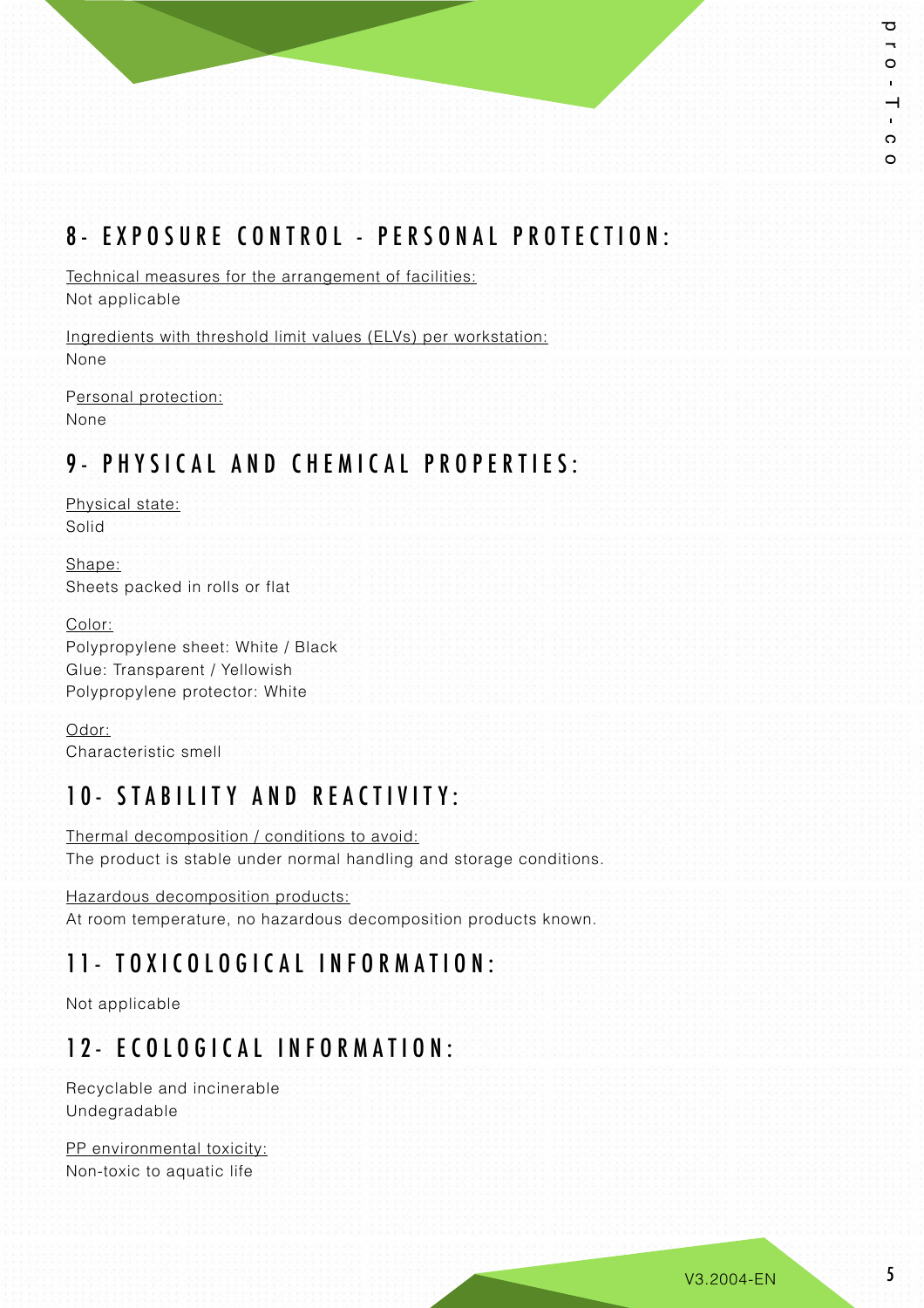## 13- DISPOSAL INFORMATION:

#### A) PRODUCT:

Do not dispose of in the country side. The material should be disposed in accordance with local regulation.

#### B) UNCLEANED PACKAGES:

Disposal must be done according to official regulations.

## 14- TRANSPORT INFORMATION :

Product does not fall under the transport of dangerous goods regulation. Transport in their original packaging.

## 15- REGULATORY INFORMATION:

This product is considered as an article in accordance with Regulation (EC) No 1907/2006 and there is no obligation to deliver a safety data sheet.

## 16- OTHER INFORMATIONS:

This document completes the technical data sheet. The information is based on the latest facts concerning this product, at the date indicated. The information is given in all good faith. We would like to draw your attention to the fact that it is dangerous to use this product for any other purpose than that indicated. This notice does not exempt users from any laws and regulations governing their activities. They alone are responsible for any precautions that must be taken in the use of this product.



 $\Omega$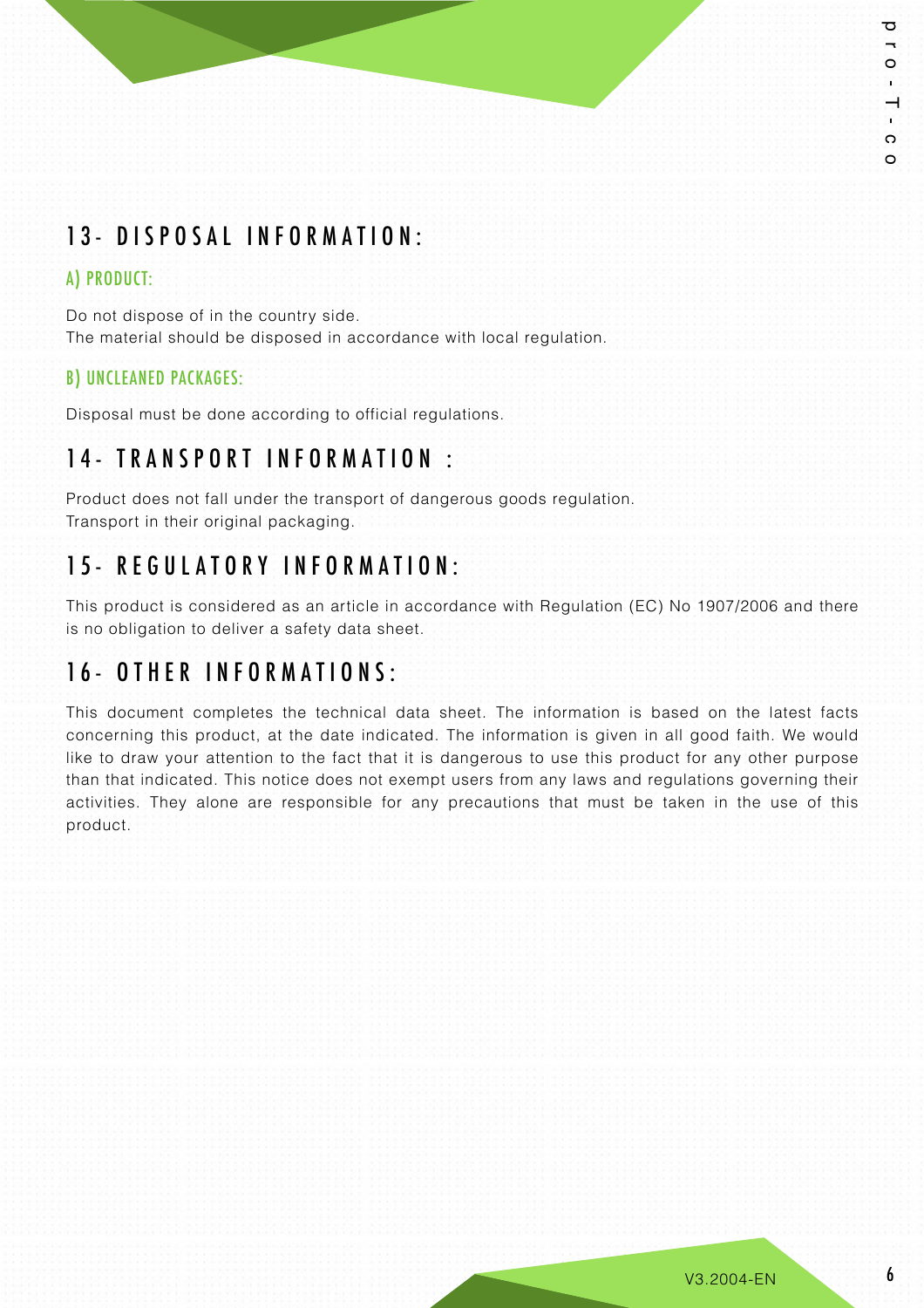